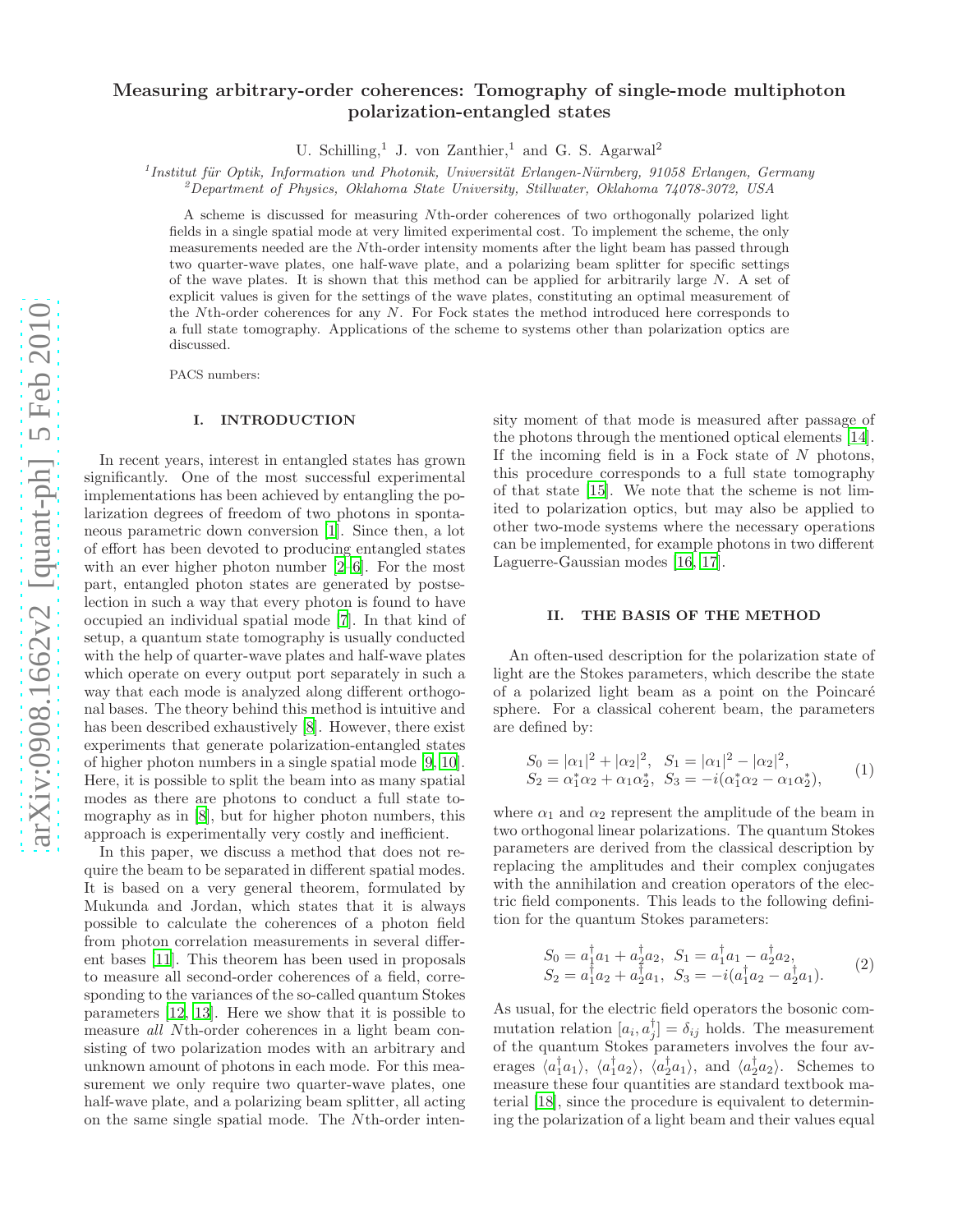those of their classical counterparts. However, the variances of the quantum Stokes parameters, defined by the difference of two anticommutators

$$
V_{ij} = \frac{1}{2} (\langle \{S_i, S_j\} \rangle - \{ \langle S_i \rangle, \langle S_j \rangle \})
$$
(3)

with  $i, j = \{0, 1, 2, 3\}$ , are not equal to their classical counterparts. For example, for a coherent beam, in the classical picture all variances should vanish, whereas the analysis of the quantized fields shows that the variances actually obey an uncertainty relation and cannot all vanish at the same time [\[19\]](#page-5-15). They can be described in terms of all nine normally ordered second-order field correlations:  $\langle a_1^{\dagger} a_1^{\dagger} a_1 a_1 \rangle$ ,  $\langle a_1^{\dagger} a_1^{\dagger} a_1 a_2 \rangle$ ,  $\langle a_1^{\dagger} a_2^{\dagger} a_1 a_1 \rangle$ ,  $\langle a_1^{\dagger} a_2^{\dagger} a_1 a_2 \rangle$ ,  $\langle a_1^{\dagger} a_1^{\dagger} a_2 a_2 \rangle, \ \langle a_1^{\dagger} a_2^{\dagger} a_2 a_2 \rangle, \ \langle a_2^{\dagger} a_2^{\dagger} a_1 a_2 \rangle, \ \langle a_2^{\dagger} a_2^{\dagger} a_1 a_1 \rangle, \text{ and}$  $\langle a_2^{\dagger} a_2^{\dagger} a_2 a_2 \rangle$ . Out of those, only the three field correlations  $\langle a_1^{\dagger} a_1^{\dagger} a_1 a_1 \rangle$ ,  $\langle a_1^{\dagger} a_2^{\dagger} a_1 a_2 \rangle$ , and  $\langle a_2^{\dagger} a_2^{\dagger} a_2 a_2 \rangle$ , which correspond to second-order intensity moment measurements, are directly accessible in experiments.

Korolkova et al. first proposed a way to measure the diagonal variances  $V_{ii}$  by using a half-wave plate and a quarter-wave plate [\[19](#page-5-15)]. Later, in [\[12](#page-5-8)] it was shown that it is possible to measure the variances of all quantum Stokes parameters (i.e., all second-order coherences of light) by conducting measurements of intensity-intensity correlations after the light has passed two quarter-wave plates and one half-wave plate for a set of nine specific positions of the three wave plates, a setup which constitutes a universal SU(2) gadget for polarized light and implements a general rotation in  $SU(2)$  space [\[20\]](#page-5-16). The knowledge of  $\vec{S}$  and  $\hat{V}$  already gives a good idea of the nature of the quantum state; however, the measurement of higher-order coherences may add even more information about that state. In particular, if the measured beam is in a photon-number state with  $N$  photons, that is, if the photonic state is of the form

$$
\sum_{n=0}^{N} c_n |n\rangle_1 |N - n\rangle_2, \qquad \sum_{n=0}^{N} |c_n|^2 = 1, \qquad (4)
$$

the density matrix of that state has a size of  $(N + 1) \times$ 

<span id="page-1-3"></span> $(N+1)$  and its  $(N+1)^2$  elements correspond to all Nthorder coherences. Thus, for an N-photon Fock state, the measurement of all Nth-order coherences is equivalent to a full state tomography. In the following, we show that with the setup depicted in Fig. [1,](#page-1-0) which is slightly modified with respect to the one discussed in [\[12](#page-5-8)], it is possible to determine all  $N$ th-order coherences for arbitrary  $N$  by measuring only N<sup>th</sup>-order *intensity moments*.

The action of the  $SU(2)$  gadget on two orthogonally polarized modes  $\hat{a}_1$  and  $\hat{a}_2$  can be parametrized by two angles  $\theta$  and  $\phi$ 

<span id="page-1-2"></span>
$$
\begin{pmatrix} b_1 \\ b_2 \end{pmatrix} = U(\theta, \phi) \begin{pmatrix} a_1 \\ a_2 \end{pmatrix}
$$
 (5)

with



<span id="page-1-0"></span>FIG. 1: (color online) A sketch of the setup with two quarterwave plates  $(QP_1$  and  $QP_2$ ), one half-wave plate (HP), and a polarizing beam splitter (PBS). At the detector (D), the Nth-order intensity moment is measured.

where  $\theta$  and  $\phi$  are abstract parameters determined by the orientation of the three wave plates. The exact functional dependence is given in Sec. [IV.](#page-3-0) Using this parametrization of the unitary transformation, we can express the most general case of measuring the Nth-order correlation – defined by the correlation of the ith intensity moment in mode  $b_1$  with the  $(N - i)$ th intensity moment in mode  $\hat{b}_2$  – behind the SU(2) gadget as

$$
\langle b_1^{\dagger i} b_2^{\dagger N - i} b_1^i b_2^{N - i} \rangle = \sum_{w, y=0}^i \sum_{x, z=0}^{N-i} {i \choose w} {i \choose y} {N - i \choose z} (\cos \theta)^{2N - w - x - y - z} \times (\sin \theta)^{w + x + y + z} (-1)^{x + z} e^{i\phi(x + y - w - z)} \langle a_1^{\dagger i + x - w} a_2^{\dagger N - i - x + w} a_1^{i + z - y} a_2^{N - i - z + y} \rangle. \tag{7}
$$

To solve for the  $(N + 1)^2$  independent real variables in the density matrix, we must perfom at least  $(N + 1)^2$ measurements. Hereby, we must be sure that the values of  $\theta$  and  $\phi$  chosen for these measurements lead to a <span id="page-1-1"></span>system of independent linear equations; from Eq. [\(7\)](#page-1-1), it is not obvious that this is possible for arbitrary  $N$ . In the following, a set of values for  $\theta$  and  $\phi$  are be given for which we show that the measurement of Nth-order in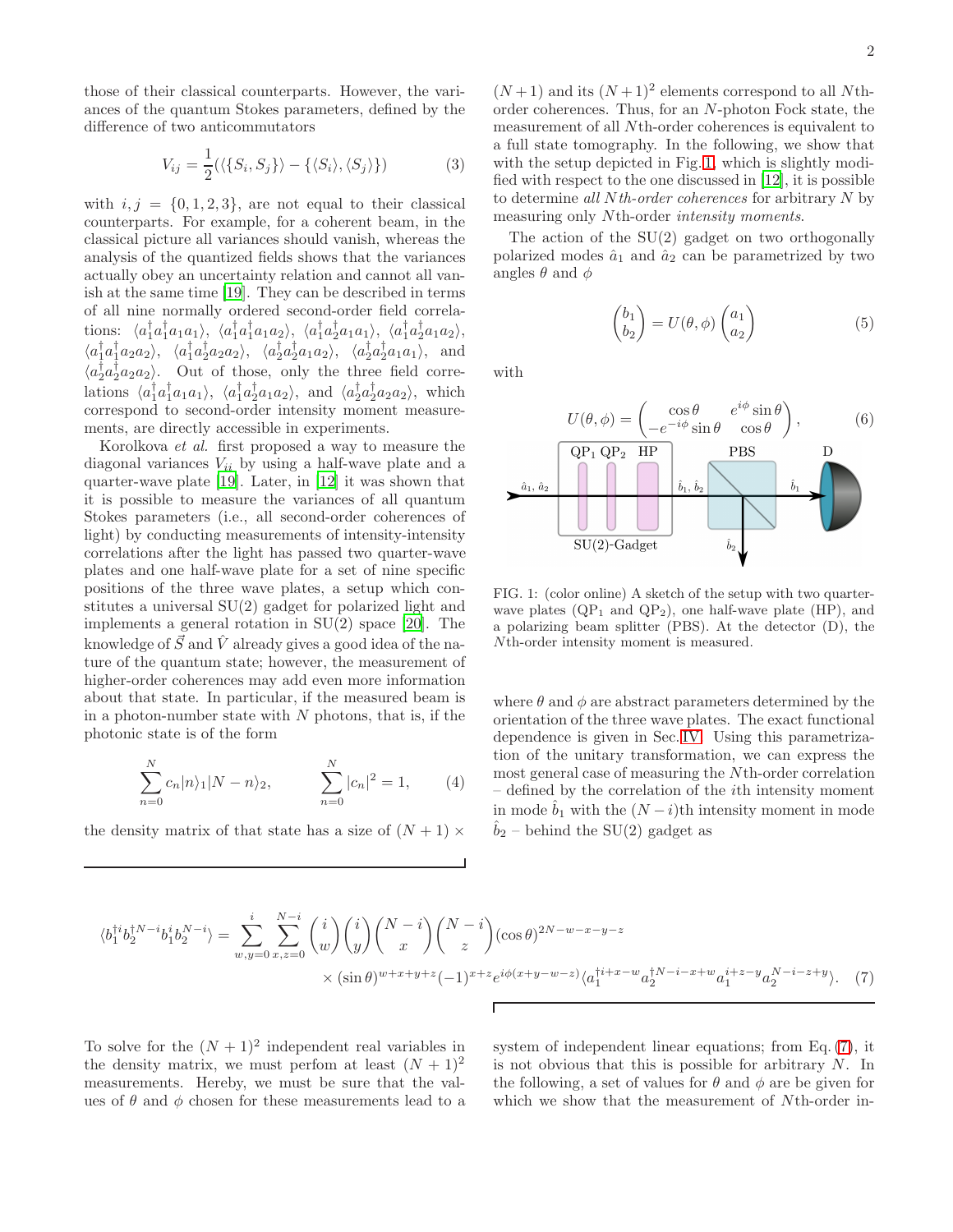tensity moments leads to a solvable system of equations. In the course of this proof, a natural recipe is developed that describes how the measurement results can be easily related to the coherences and populations of the initial state.

## III. A SET OF SOLUTIONS FOR EQ. [\(7\)](#page-1-1)

The results of this section show that it suffices to measure photons of just one polarization, either  $\hat{b}_1$  or  $\hat{b}_2$ , to determine all coherences. For this reason, it suffices to set up a measurement apparatus behind only one of the two output ports of the polarizing beam splitter (cf. Fig. [1\)](#page-1-0). In a random pick, we choose to measure the Nth-order intensity in mode  $b_1$  (i.e.  $i = N$ ) and can therefore drop the summation over  $x$  and  $z$  in Eq. [\(7\)](#page-1-1), which consequently simplifies to:

$$
\langle b_1^{\dagger N} b_1^N \rangle = \sum_{w,y=0}^N \binom{N}{w} \binom{N}{y} (\cos \theta)^{2N-w-y}
$$
  

$$
(\sin \theta)^{w+y} e^{i\phi(y-w)} \langle a_1^{\dagger N-w} a_2^{\dagger w} a_1^{N-y} a_2^y \rangle. \tag{8}
$$

Experimentally,  $\langle b_1^{\dagger N} b_1^N \rangle$  corresponds to a measurement of the Nth-order intensity moment. Note that the num-ber of terms in Eq. [\(8\)](#page-2-0) is  $(N + 1)^2$  and the expectation value of each coherence and population appears exactly once. Thus, the system of linear equations generated from this equation by  $(N+1)^2$  measurements of  $\langle b_1^{\dagger N} b_1^N \rangle$ for different  $\phi$  and  $\theta$  has exactly one solution if and only if we can choose the values of every pair  $(\phi, \theta)$  such that all equations are independent. To arrive at such a choice, we first introduce new indices of summation,  $\alpha$  and  $\beta$ , such that we can rewrite Eq.  $(8)$  in a form where the phase  $e^{i\beta\phi}$  factors out of one sum:

$$
\langle b_1^{\dagger N} b_1^N \rangle = \sum_{\beta=-N}^N e^{i\beta \phi} \sum_{\alpha \in G_\beta} \binom{N}{\frac{\alpha+\beta}{2}} \binom{N}{\frac{\alpha-\beta}{2}} (\cos \theta)^{2N-\alpha}
$$

$$
(\sin \theta)^\alpha \langle a_1^{\dagger N - \frac{\alpha-\beta}{2}} a_2^{\dagger \frac{\alpha-\beta}{2}} a_1^{N - \frac{\alpha+\beta}{2}} a_2^{\frac{\alpha+\beta}{2}} \rangle, \quad (9)
$$

with

$$
\alpha = y + w \qquad \beta = y - w.
$$

and

$$
G_{\beta} = \{2(N - \kappa) - |\beta|\} \text{ with } \kappa \in \{0, 1, ..., N - |\beta|\}
$$
\n(10)

Equation [\(9\)](#page-2-1) is the starting point for our analysis. Please note that for all  $k - 1$  kth roots of unity  $r_l$  (except unity itself), the equation  $\sum_{\kappa=0}^{k-1} (r_l)^{\kappa} = 0$  holds. [\[25\]](#page-5-17) This useful identity is exploited by choosing  $\phi$  adequately to simplify Eq. [\(9\)](#page-2-1) further and to introduce an inductive proof which shows that for suitable choices of  $\phi$  and  $\theta$ , Eq. [\(7\)](#page-1-1) can be solved. However, in order to arrive at a complete solution, we must distinguish in the following between measuring coherences of an odd or an even order N.

# <span id="page-2-2"></span>A. N even

<span id="page-2-0"></span>If N is even, we choose for  $\phi$  the values  $\phi_k = \frac{2\pi k}{N+1}$  with  $k \in \{1, 2, ..., N + 1\}$ . Consequently,  $e^{\pm i\phi_k}$  corresponds to all  $(N + 1)$ th roots of unity. For every choice of  $\phi$ , we perform a measurement for  $N + 1$  different values of  $\theta$ , with  $\theta_j = \frac{j}{N+2} \frac{\pi}{2}$  and  $j \in \{1, 2, ..., N+1\}$ , thus carrying out  $(N+1)^2$  measurements and obtaining  $(N+1)^2$  different equations from Eq. [\(9\)](#page-2-1). By summing all equations of equal  $\theta_i$ , all terms from Eq. [\(9\)](#page-2-1) with  $\beta \neq 0$  cancel because of the mentioned property of the roots of unity, and the sum over  $\beta$  contracts to  $\beta = 0$ . Thus, we are left with  $N+1$  equations (one for every value of j) containing only the  $N+1$  diagonal terms, each depending on a *different* power of  $\cos \theta_i$ :

<span id="page-2-4"></span>
$$
\frac{1}{N+1}x_{\theta_j} = \sum_{\alpha \in G_\beta} {N \choose \frac{\alpha}{2}} {N \choose \frac{\alpha}{2}} (\cos \theta_j)^{2N-\alpha}
$$

$$
(\sin \theta_j)^{\alpha} \langle a_1^{N-\frac{\alpha}{2}} a_2^{1\frac{\alpha}{2}} a_1^{N-\frac{\alpha}{2}} a_2^{\frac{\alpha}{2}} \rangle, \quad (11)
$$

where  $x_{\theta_j} = \sum_{\phi_k} x_{\theta_j}^{\phi_k}$  and  $x_{\theta_j}^{\phi_k}$  is the result of the N photon measurement  $\langle b_1^{\dagger N} b_1^N \rangle$  for setting  $\phi = \phi_k$  and  $\theta = \theta_j$ . This set of equations can now be solved for the diagonal terms.

<span id="page-2-1"></span>We need not make more measurements to determine the other coherence terms. By first multiplying Eq. [\(9\)](#page-2-1) by  $e^{i\phi_k}$ , and then adding all measurements for identical  $\theta_j$ , only terms with  $\beta = -k$  and  $\beta' = N - k + 1$  survive and we arrive at

$$
\frac{e^{i\phi_k}}{N+1}x_{\theta_j} = \sum_{\alpha \in G_{\beta}} \binom{N}{\frac{\alpha+\beta}{2}} \binom{N}{\frac{\alpha-\beta}{2}} (\cos \theta_j)^{2N-\alpha} (\sin \theta_j)^{\alpha} \langle a_1^{\dagger N-\frac{\alpha-\beta}{2}} a_2^{\dagger \frac{\alpha-\beta}{2}} a_1^{N-\frac{\alpha+\beta}{2}} a_2^{\frac{\alpha+\beta}{2}} \rangle
$$
  
+ 
$$
\sum_{\alpha' \in G_{\beta'}} \binom{N}{\frac{\alpha'+\beta'}{2}} \binom{N}{\frac{\alpha'-\beta'}{2}} (\cos \theta_j)^{2N-\alpha'} (\sin \theta_j)^{\alpha'} \langle a_1^{\dagger N-\frac{\alpha'-\beta'}{2}} a_2^{\dagger \frac{\alpha'-\beta'}{2}} a_1^{N-\frac{\alpha'+\beta'}{2}} a_2^{\frac{\alpha'+\beta'}{2}} \rangle. \tag{12}
$$

Since N is even, all  $\alpha$  are odd, while all  $\alpha'$  are even or

<span id="page-2-3"></span>vice versa [cf. Eq.  $(10)$ ], leaving a total sum, in which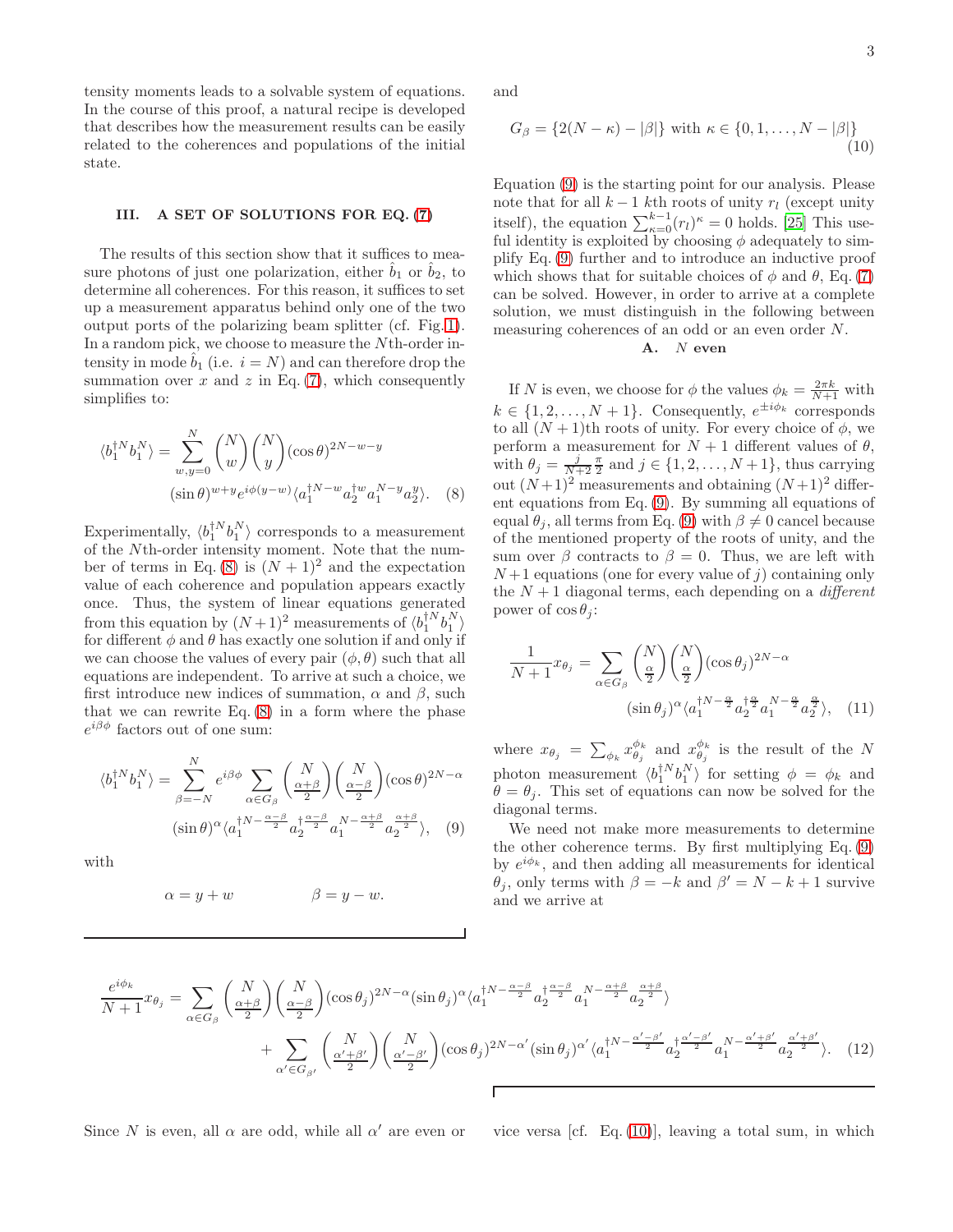each coherence term again depends on a different power of  $\cos \theta_i$ . [\[26\]](#page-5-18) Furthermore, the total number of coherence terms appearing in Eq. [\(12\)](#page-2-3) is given by  $|G_\beta|+|G_{\beta'}|$  which is equal to  $N+1$  for every choice of k. Thus, the system of linear equations generated from Eq. [\(12\)](#page-2-3) by inserting all  $N+1$  values of  $\theta_i$  is solvable. Furthermore,  $\phi_k$  determines the coherences that appear in the system. It is enough to generate a system of linear equations for every  $\phi_k$  with  $k \in \{1, 2, \ldots, N/2\}$  to solve for all coherences. Since the total number of measurements is equal to the total number of unknown variables, the presented set of values describes an optimal set of measurements.

#### B. N odd

If N is odd, the previously described approach does not work, since  $\alpha$  and  $\alpha'$  in Eq. [\(12\)](#page-2-3) are both even or odd. Because of this, different coherence terms will depend on the same power of  $\cos \theta$  and it is consequently only possible to solve for their sum. Therefore, we modify the choice of our values of  $\phi$  and  $\theta$  slightly: we choose  $N+2$ settings for  $\phi$ , with  $\phi_k = \frac{2\pi k}{N+2}$ ,  $k = \{1, 2, ..., N + 2\}$ , so that  $e^{i\phi_k}$  describes all  $(N+2)$ th roots of unity. For every  $\phi_k$ , we conduct measurements for N different values of  $\theta$ , with  $\theta_j = \frac{j}{N+1} \frac{\pi}{2}$  and  $j \in \{1, 2, ..., N\}$ . For this set of  $N(N + 2)$  measurements, we proceed as in the case for even N: the sum of all measurements for constant  $\theta$ 

yields

<span id="page-3-1"></span>
$$
\frac{1}{N+2}x_{\theta_j} = \sum_{\alpha \in G_\beta} {N \choose \frac{\alpha}{2}} {N \choose \frac{\alpha}{2}} (\cos \theta_j)^{2N-\alpha}
$$

$$
(\sin \theta_j)^{\alpha} \langle a_1^{\dagger N-\frac{\alpha}{2}} a_2^{\dagger \frac{\alpha}{2}} a_1^{N-\frac{\alpha}{2}} a_2^{\frac{\alpha}{2}} \rangle, \quad (13)
$$

which is identical to Eq.  $(11)$ . However, we have only N equations to solve for  $N+1$  terms, so we must conduct one more measurement [e.g. for  $(\theta, \phi) = (0, 0)$ ] to solve for all unknowns. At this point, the total number of measurements is again  $N(N+2)+1 = (N+1)^2$  and, thus, also optimal. In the following, we need not make more measurements but can directly solve for the remaining unknown variables. In a first step, we multiply all equations by  $e^{i\phi_1}$  before summation and arrive at

$$
\frac{e^{i\phi_1}}{N+2}x_{\theta_j} = \sum_{\alpha \in G_\beta} {N \choose \frac{\alpha-1}{2}} {N \choose \frac{\alpha+1}{2}} (\cos \theta_j)^{2N-\alpha}
$$

$$
(\sin \theta_j)^{\alpha} \langle a_1^{\dagger N - \frac{\alpha+1}{2}} a_2^{\dagger \frac{\alpha+1}{2}} a_1^{N - \frac{\alpha-1}{2}} a_2^{\frac{\alpha-1}{2}} \rangle. \quad (14)
$$

In contrast to the case for even  $N$ , we can arrive at a system of equations similar to Eq.  $(13)$  with only N different terms, which we can solve immediately. Multiplying all equations with  $e^{i\phi_k}$  with  $2 \le k \le (N+1)/2$  gives all other necessary equations in a form equivalent to Eq. [\(12\)](#page-2-3):

$$
\frac{e^{i\phi_k}}{N+2}x_{\theta_j} = \sum_{\alpha \in G_{\beta}} \binom{N}{\frac{\alpha+\beta}{2}} \binom{N}{\frac{\alpha-\beta}{2}} (\cos \theta_j)^{2N-\alpha} (\sin \theta_j)^{\alpha} \langle a_1^{\dagger N-\frac{\alpha-\beta}{2}} a_2^{\dagger \frac{\alpha-\beta}{2}} a_1^{N-\frac{\alpha+\beta}{2}} a_2^{\frac{\alpha+\beta}{2}} \rangle
$$
  
+ 
$$
\sum_{\alpha' \in G_{\beta'}} \binom{N}{\frac{\alpha'+\beta'}{2}} \binom{N}{\frac{\alpha'-\beta'}{2}} (\cos \theta_j)^{2N-\alpha'} (\sin \theta_j)^{\alpha'} \langle a_1^{\dagger N-\frac{\alpha'-\beta'}{2}} a_2^{\dagger \frac{\alpha'-\beta'}{2}} a_1^{N-\frac{\alpha'+\beta'}{2}} a_2^{\frac{\alpha'+\beta'}{2}} \rangle, \quad (15)
$$

again with  $\beta = k$ , but  $\beta' = N - k + 2$ . Since N is odd, all terms now depend on a different power of  $N$ , so that the system of linear equations again corresponds to a solvable  $(N + 1) \times (N + 1)$  matrix, making it possible to determine all remaining coherences. For  $N = 1$  (i.e., simply a polarization measurement), this leads to the choice of measuring the averages

$$
\langle a_{1}^{\dagger} a_{1} \rangle, \n\langle a_{1}^{\dagger} a_{1} \rangle + \langle a_{2}^{\dagger} a_{2} \rangle + e^{i \frac{2\pi}{3}} \langle a_{1}^{\dagger} a_{2} \rangle + e^{-i \frac{2\pi}{3}} \langle a_{2}^{\dagger} a_{1} \rangle, \n\langle a_{1}^{\dagger} a_{1} \rangle + \langle a_{2}^{\dagger} a_{2} \rangle + e^{i \frac{4\pi}{3}} \langle a_{1}^{\dagger} a_{2} \rangle + e^{-i \frac{4\pi}{3}} \langle a_{2}^{\dagger} a_{1} \rangle, \n\langle a_{1}^{\dagger} a_{1} \rangle + \langle a_{2}^{\dagger} a_{2} \rangle + \langle a_{1}^{\dagger} a_{2} \rangle + \langle a_{2}^{\dagger} a_{1} \rangle, \tag{16}
$$

which is different from what is discussed in standard textbooks [\[18](#page-5-14)], but equally optimal.

# <span id="page-3-0"></span>IV. EXAMPLE AND MORE GENERAL APPLICATIONS

In this section, we discuss the simplest nontrivial example, namely measuring all second-order coherences (case  $N = 2$ ). For this task, we start by using the notation of Simon and Makunda [\[20\]](#page-5-16) and write the unitary transfor-mation of Eq. [\(5\)](#page-1-2) in terms of three Euler angles  $\xi, \eta, \zeta$ :

$$
U(\xi, \eta, \zeta) = \exp\left(-i\frac{\xi\sigma_2}{2}\right) \exp\left(i\frac{\eta\sigma_3}{2}\right) \exp\left(-i\frac{\zeta\sigma_2}{2}\right),\tag{17}
$$

where  $\sigma_2$  and  $\sigma_3$  are Pauli matrices. Simon and Makunda show that the relation of the Euler angles to the actual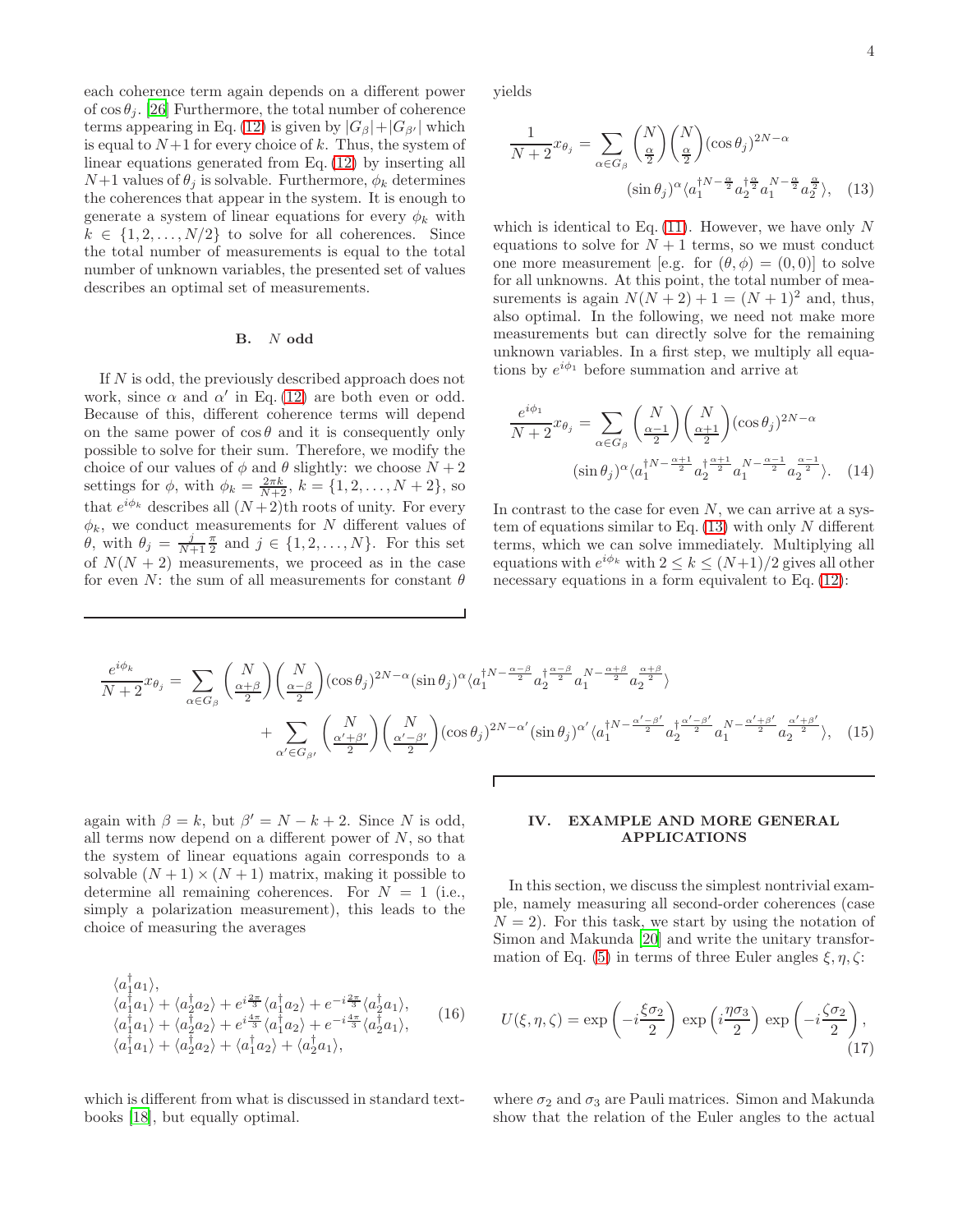| $(\theta, \phi)$                             | Euler angles $(\xi, \eta, \zeta)$ | $(\alpha_{\rm QP_1}, \alpha_{\rm QP_2}, \alpha_{\rm HP})$     |
|----------------------------------------------|-----------------------------------|---------------------------------------------------------------|
| $(\frac{1}{8}\pi, \frac{2}{3}\pi)$           | (1.775, 0.676, 4.197)             | (1.673, 2.011, 0.169)                                         |
| $(\frac{1}{4}\pi, \frac{2}{3}\pi)$           | (2.034, 1.318, 5.176)             | (1.802, 2.461, 0.329)                                         |
| $(\frac{3}{8}\pi, \frac{2}{3}\pi)$           | $(-3.833, 1.855, -0.692)$         | (2.010, 2.938, 0.464)                                         |
| $(\frac{1}{8}\pi, \frac{4}{3}\pi)$           | (4.917, 0.676, 1.775)             | (0.102, 0.440, 1.740)                                         |
| $\left(\frac{1}{4}\pi,\frac{4}{3}\pi\right)$ | $(-1.107, 1.318, -4.249)$         | (0.232, 0.891, 1.900)                                         |
| $(\frac{3}{8}\pi, \frac{4}{3}\pi)$           | (5.591, 1.855, 2.450)             | (0.439, 1.367, 2.034)                                         |
| $\left(\frac{1}{8}\pi,0\right)$              | $(0,0,-\frac{1}{4}\pi)$           | $\left(\frac{1}{4}\pi,\frac{1}{4}\pi,\frac{13}{16}\pi\right)$ |
| $\left(\frac{1}{4}\pi,0\right)$              | $(0,0,-\frac{1}{2}\pi)$           | $(\frac{1}{4}\pi, \frac{1}{4}\pi, \frac{7}{8}\pi)$            |
| $\left(\frac{3}{8}\pi,0\right)$              | $(0,0,-\frac{3}{4}\pi)$           | $(\frac{1}{4}\pi, \frac{1}{4}\pi, \frac{15}{16}\pi)$          |

<span id="page-4-1"></span>TABLE I: All nine values of the Euler angles  $\xi$ ,  $\eta$ , and  $\zeta$ and the angles of the three wave plates in dependence of the parameters  $\theta$  and  $\phi$  for measuring second-order coherences.

angles of the three birefringent plates is then given by [\[20](#page-5-16)]

$$
\alpha_{\rm QP_1} = \frac{\xi}{2} + \frac{\pi}{4},\tag{18a}
$$

$$
\alpha_{\rm QP_2} = \frac{\xi + \eta}{2} + \frac{\pi}{4},\tag{18b}
$$

$$
\alpha_{\rm HP} = \frac{\xi + \eta - \zeta}{4} - \frac{\pi}{4},\tag{18c}
$$

with the Euler angles  $\xi$ ,  $\eta$ , and  $\zeta$  a function of the abstract angles  $\theta$  and  $\phi$ :

$$
\cos\frac{\eta}{2} = \sqrt{a^2 + c^2},
$$

$$
\exp\left(i\frac{\xi + \zeta}{2}\right) = \frac{c - ia}{\sqrt{a^2 + c^2}},
$$

$$
\exp\left(i\frac{\xi - \zeta}{2}\right) = \frac{ib}{|b|},
$$

where  $a = \text{Re}(e^{i\phi}) \sin \theta$ ,  $b = \text{Im}(e^{i\phi}) \sin \theta$ , and  $c = \cos \theta$ . In the case that  $a = c = 0$ , which occurs for  $\theta$ ,  $\phi = \pm \frac{\pi}{2}$ , the corresponding Euler angles may be chosen as  $\eta = \xi =$ 0 and  $\zeta = 2\phi$ , while in case that  $b = 0$ , which occurs for  $\phi = 0, \pi$ , the corresponding Euler angles may be chosen as  $\eta = \xi = 0$  and  $\zeta = -2\theta$  ( $\zeta = 2\theta$ ) for  $\phi = 0$  ( $\phi = \pi$ ).

With this translation of two abstract parameters into experimental quantities, it is now straightforward to calculate the settings for our wave plates for any arbitrary measurement. For example, if we wish to measure the nine variances of the Stokes parameters [Eq. [\(3\)](#page-1-3)], the recipe from the previous section tells us to measure the second-order intensity after application of the nine unitary transformations that arise from all possible combinations of  $\theta = \frac{1}{8}\pi, \frac{1}{4}\pi, \frac{3}{8}\pi$  and  $\phi = \frac{2}{3}\pi, \frac{4}{3}\pi, 0$ . According to Eqs. [\(18\)](#page-4-0), every pair  $(\theta, \phi)$  corresponds to a certain triple of Euler angles  $(\xi, \eta, \zeta)$  and this in turn to a certain triple of angles for the wave plates  $(QP_1,QP_2,HP)$ , all of which are given in Table [I.](#page-4-1)

From this set of measurements of the second-order intensity moment, it is possible to calculate all variances of the Stokes parameters. In the case of a two-photon Fock state, this corresponds to all density matrix elements (i.e., to a full state tomography). However, our method also serves for the determination of higher-order coherences of other (classical or nonclassical) states. For example, recently the covariance matrix of a Gaussian output state of an optical parametric oscillator has been measured [\[21](#page-5-19)]. If one would want to verify the Gaussian property of this state, the measurement of higher-order coherences like the ones discussed in the present work is required.

The scheme presented here is also not limited to photons of linear polarization:  $\hat{a}_1$  and  $\hat{a}_2$  may just as well correspond to any other pairwise orthogonal photon polarization modes. In fact, the general idea is applicable to any kind of bosonic multiqubit state where the equivalents to the needed devices exist: a universal SU(2) gadget, a filter which transmits only one of the two qubit states, and a detector capable of performing a correlation measurement on the incident qubits. For example, one possible application could be the characterization of Laguerre-Gaussian beams with photons distributed among two different  $LG_{nm}$  modes [\[16](#page-5-12), [17](#page-5-13)]. In this case, Agarwal discussed the  $SU(2)$  structure of their Poincaré sphere [\[22](#page-5-20)]; the equivalent of a polarizing beam splitter can be implemented with holograms [\[23\]](#page-5-21), and Ref. [\[24](#page-5-22)] points at the possibility of constructing an SU(2) gadget consisting of astigmatic lenses.

### V. CONCLUSION

<span id="page-4-0"></span>In conclusion, it was shown that a very simple experimental setup consisting of two quarter-wave plates, one half-wave plate, a polarizing beam splitter, and a measurement of higher-order intensity moments allows for an optimal measurement of arbitrary-order coherences between two orthogonally polarized modes in a single light beam. Explicit formulas are given for the settings of the three involved wave plates. With these settings, the measurements allow the coherences to be obtained by a solvable system of linear equations. The concept has been exemplified for the case  $N = 2$ , whereby, in the case of a Fock state, the capability of the method to perform a full state tomography has been demonstrated. The scheme could also be extended to include the measurement of phase-sensitive moments like  $\langle a_1 a_2 \rangle$ ; however, in this case, one would need to add a local oscillator before the detector in Fig [1.](#page-1-0) In a recent paper [\[21\]](#page-5-19), the measurement of such phase-sensitive expectation values was reported for a Gaussian state. For the verification of the Gaussian property of such a state, the measurement of the Nth-order intensity moments like the ones presented in this paper is required. Finally, it was outlined that the method can be fruitfully applied to other systems as the general idea is not limited to linear polarization optics but is applicable to all bosonic systems where a universal SU(2) gagdet and the analogs to a polarizing beam splitter and an intensity moment measurement can be